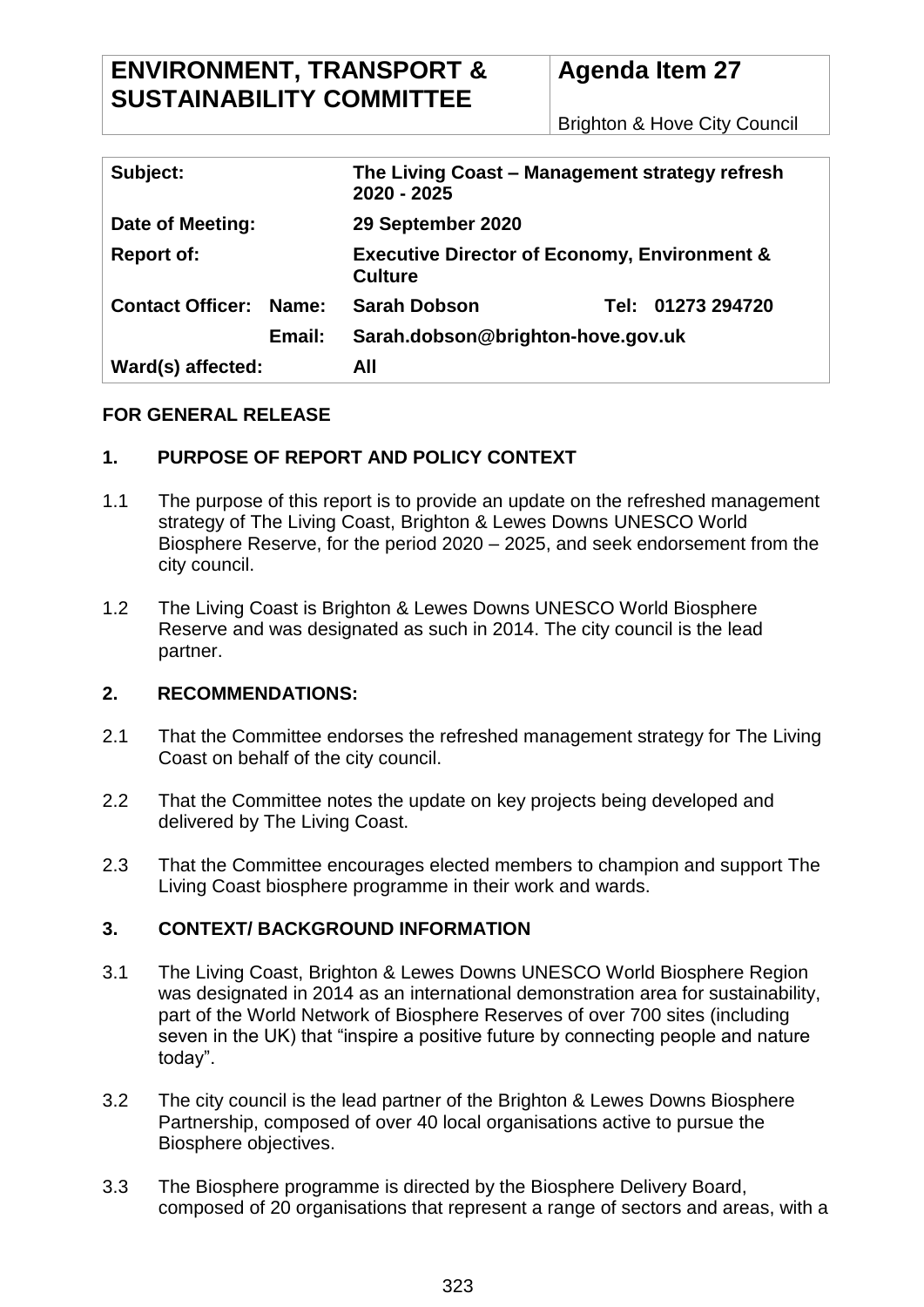Chair and Vice-chair appointed from partner bodies. The Chair is currently held by Brighton & Hove Bus Company.

- 3.4 UNESCO designates each Biosphere Reserve for a period of 10 years. This refreshed management strategy updates the previous management strategy that has been in place since our designation as Biosphere Reserve in 2014. This updated strategy covers the period 2020 – 2025 including our application for redesignation as a Biosphere by 2024.
- 3.5 All global Biosphere Reserves share three core objectives: (i) Conservation of nature and culture (ii) sustainable development (iii) knowledge, awareness and engagement. This refreshed management strategy details 2 strategic themes under each of the 3 core objectives:
	- Conservation of nature & culture:
		- o Urban greening; and
		- o Strengthening our natural capital.
	- Sustainable development:
		- $\circ$  Thriving communities health wellbeing & economy; and
		- o Climate change and carbon.
	- Knowledge, awareness and engagement:
		- o Awareness, understanding and engagement with The Living Coast;
		- o The Living Coast as a site for research and knowledge sharing.
- 3.6 These 6 strategic themes will guide The Living Coast's decision making and project work over the short, medium and longer term. They also help identify how The Living Coast's actions are contributing to delivering the UN Sustainable Development Goals. The short to medium term actions have been developed with consideration of our changed global outlook in light of the Covid-19 pandemic, with the aim of supporting a sustainable and prosperous recovery throughout The Living Coast.
- 3.7 In the short to medium term the following key projects are being developed, delivered or supported under the strategic themes:
	- Urban greening:
		- o **Changing Chalk – Greening the Cities**: Changing Chalk is a project partnership led by the National Trust, aiming to deliver both conservation and societal benefits for landscape and local communities in the Sussex Downs. The partnership was awarded £138,300 development funding from the National Lottery Heritage Fund in October 2019 and will be submitting a full delivery funding application to NLHF for £2.2million in Summer 2021 with supporting match funding from BHCC. It is anticipated that a separate report will be brought to committee ahead of the full bid submission in 2021. The Living Coast lead on the development of the Greening the Cities activity, which aims to bring the Downs into the towns through the creation of new areas of urban green space in Brighton & Hove, utilising local down land flora to support pollinators. The objectives of Greening the Cities are: to engage a wider diversity of people with the Sussex Downs to increase their wellbeing and connection with the landscape; inspire change in ideas and actions to encourage active participation in caring for the Sussex Downs,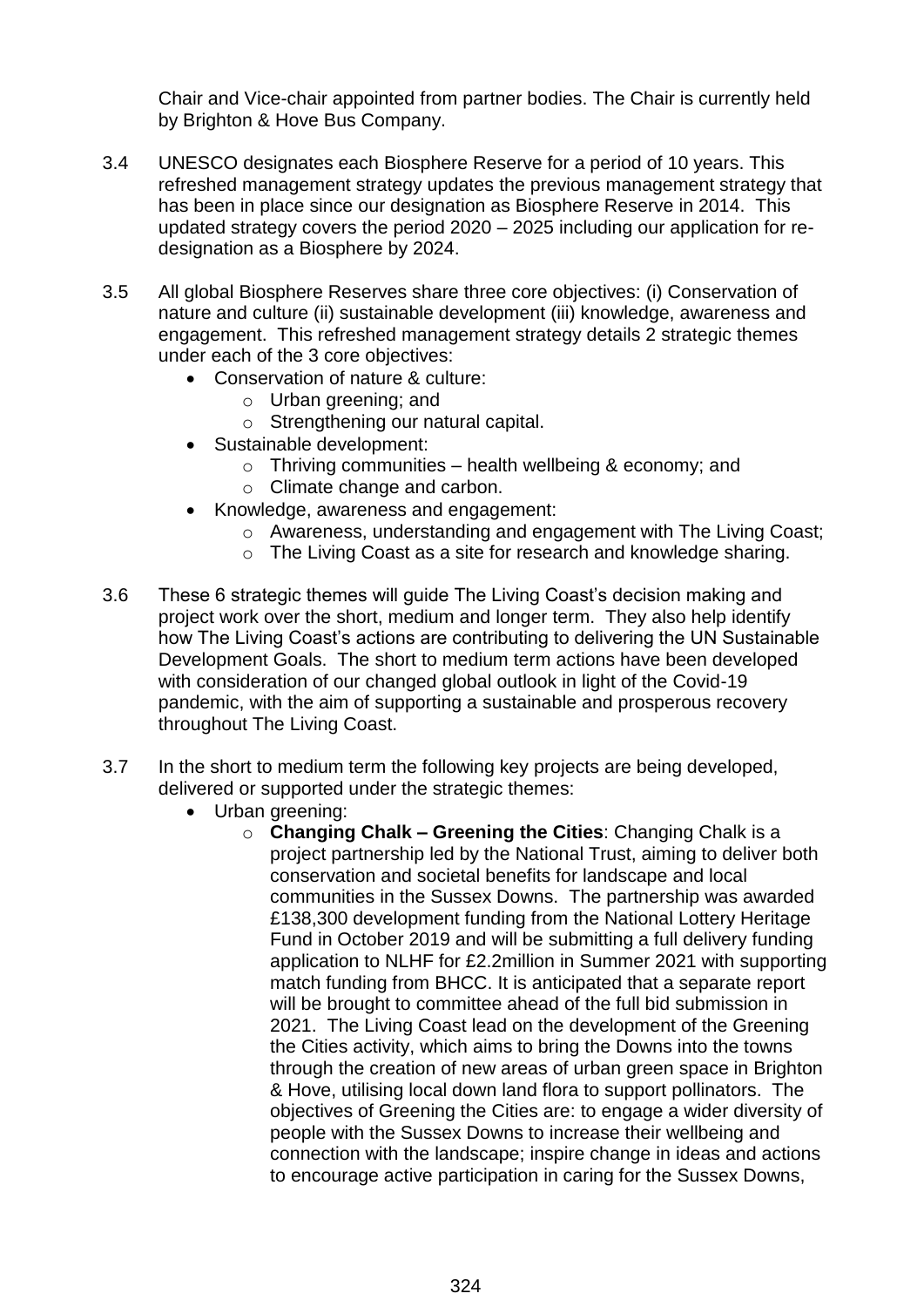sustaining its long-term future; and improve habitat and species richness and the connectivity of the rare chalk grassland.

- Strengthening our natural capital:
	- o **The Aquifer Partnership**: The Living Coast initiated a project working to protect the aquifer under the South Downs with the South Downs National Park, Environment Agency, Natural England and Southern Water in 2014. This project evolved into the Brighton chalk catchment management partnership (CHaMP) for an initial 5 year phase 2015-2020. In Spring 2020 CHaMP was rebranded as The Aquifer Partnership for a second phase 2020-2025. Brighton and Hove City Council is a key delivery partner for The Aquifer Partnership's urban programme. The Living Coast continues to support the urban and rural programmes, with the principle aim of the project to protect and improve the quality of groundwater in the Brighton chalk aquifer to ensure it remains a sustainable resource for public water supply.
- Thriving communities health, wellbeing and economy:
	- o **Bio Cultural Heritage Tourism:** This 3 year project (April 2018 December 2021, total value €4.3million) is funded by the Interreg channel programme with local match funding by BHCC. It is a partnership between 4 Biosphere Reserves: The Living Coast and North Devon in the UK, and the Marais Audomarois and Iroise Isles and Sea in Northern France, who share the common challenge of being popular tourist destinations alongside internationally important for environmental and cultural heritage. This project aims to increase the economic value of tourism based on our natural and cultural resources, whilst reducing its environmental impact. As the focus of this project is the local visitor economy it has been significantly impacted by Covid-19. The project outcomes have been pivoted to reflect this, with an increased focus on supportive marketing for local partner businesses over the next 6 months. This project works closely with the Stanmer Park restoration project. In Spring 2021 The Living Coast will host a week-long conference and study tour for all project partners, local and international stakeholders.
- Climate change and carbon:
	- o **Carbon neutral 2030:** All 3 local authorities on The Living Coast board (BHCC, Adur and Worthing District Council, Lewes District Council) have declared climate emergencies. The Living Coast is supporting the development of BHCC's carbon neutral 2030 plan and convening a focus group on chalk landscape and marine carbon management. This group is collating an overview of existing research via the UK network of Biosphere Reserves and the local nature partnership and supporting the call to DEFRA to review and expand the currently published landscape carbon metrics, which are limited to woodland creation and peat bog restoration.
- Knowledge, awareness and engagement:
	- o **Nature2020 and the City Nature Challenge:** Nature2020 was developed to mark the end of the United Nations Decade on Biodiversity, through a programme of community led events celebrating biodiversity in the biosphere. After a successful launch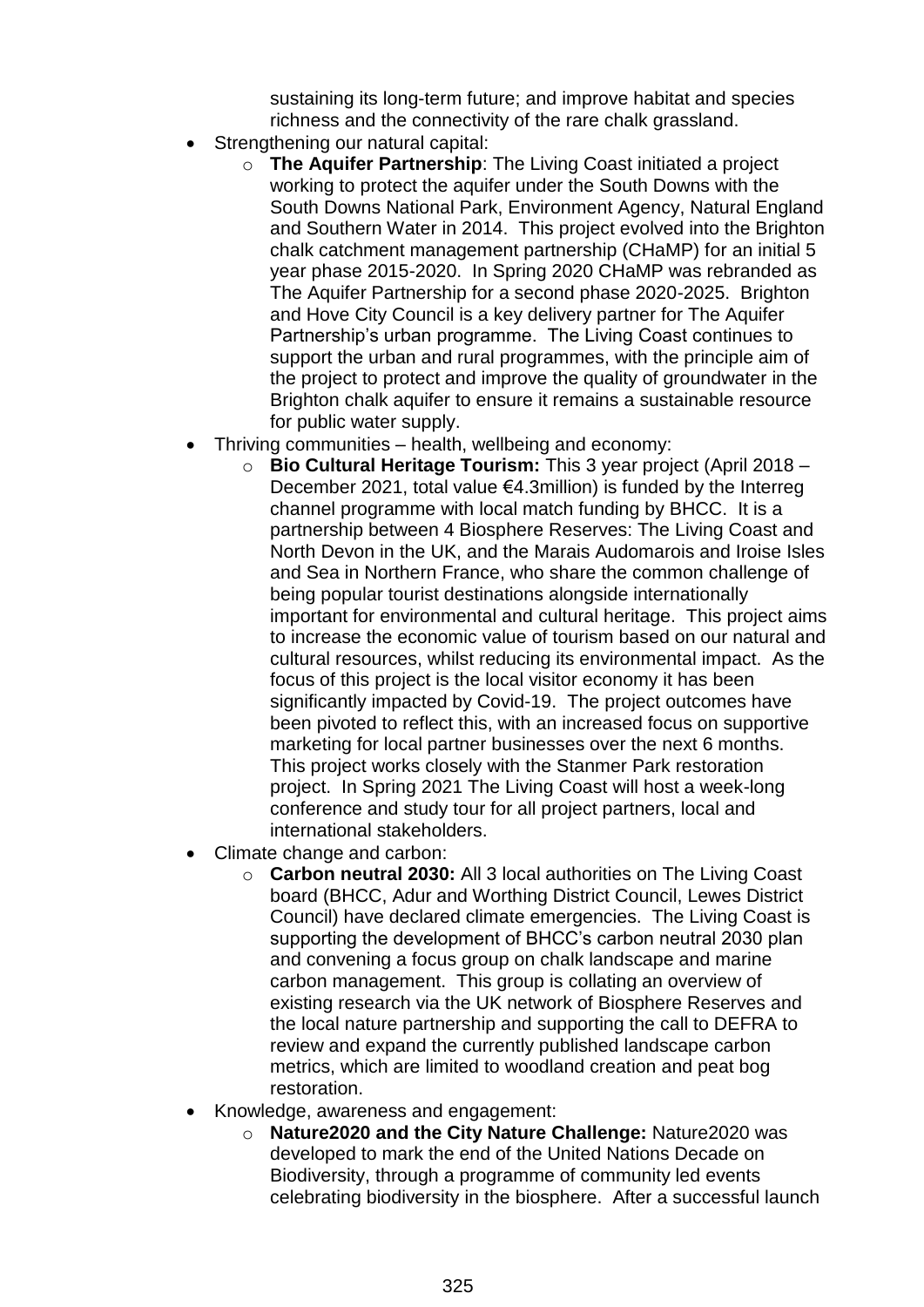event in January 2020 the Nature2020 programme was heavily impacted by Covid-19 with nearly all public events cancelled. The City Nature Challenge was able to be reframed as an online only event. The Living Coast participated in this global biodiversity recording citizen science challenge for the first time, achieving participation from nearly 400 recorders and identifiers, logging 600 species and 1937 observations from across The Living Coast. We plan to build on our experience by participating in the City Nature Challenge again in 2021. The Nature2020 steering group has recently reconvened after a large number of members were furloughed, with the aim of exploring creative, online opportunities to mark the end of the Decade on Biodiversity in the absence of physical events.

- o **The Living Coast marketing and communications review**: stakeholder engagement for the refresh of The Living Coast management strategy identified a lack of consistency of understanding of The Living Coast's purpose and value, creating a barrier to wider public and organisational engagement. To address this, marketing and communications review work is being undertaken in partnership with Cobb Digital who are members of the Living Coast delivery board. This work will also support the marketing planned as part of the Bio Cultural Heritage Tourism project.
- 3.8 The BHCC Corporate Plan 2020 2023 'A Fairer City, A Sustainable Future', includes a priority to: 'promote and protect biodiversity'.
- 3.9 At Full Council in December 2018 it was unanimously agreed to support the motion to 'Declare(s) its recognition of global climate and biodiversity emergencies;' and to 'consider how the Council can strengthen local protection and enhancement of species, habitats and ecosystems services under available powers'.
- 3.10 The WWF Global Futures report, published February 2020, estimates the 'cost to the world economy from the loss of nature in a 'business as usual scenario' by 2050' at 'US\$10trillion'.
- 3.11 The 2019 IPBES Global Assessment Report on Biodiversity and Ecosystem Services notes that: 'Nature is essential for human existence and good quality of life', that 'Marine and terrestrial ecosystems are the sole sinks for anthropogenic carbon emissions', and that 'around 1 million species already face extinction, many within decades, unless action is taken to reduce the intensity of drivers of biodiversity loss'.
- 3.12 Supporting and enhancing biodiversity and nature locally, nationally and internationally will be an essential action in meeting the Council's target to become carbon neutral by 2030.
- 3.13 BHCC support The Living Coast as the lead partner of the delivery board, financially contributing £20k p/a plus on costs to cover 50% of the Biosphere programme manager's salary as well as hosting the Biosphere Programme Manager within the Sustainability Team, plus additional funding or match funding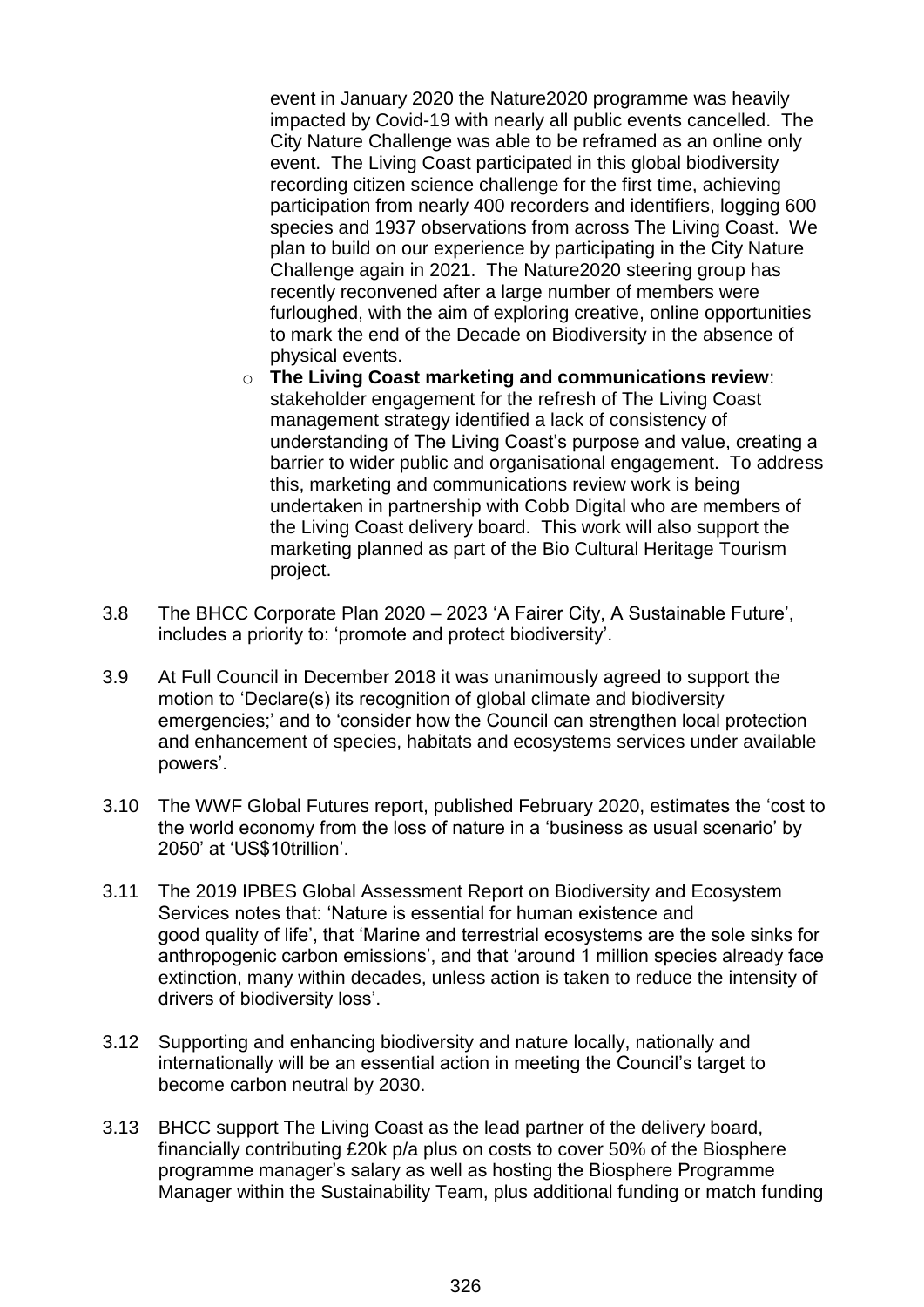in kind as agreed on a project by project basis. Other Biosphere Board members contribute the remaining 50% of the Biosphere programme manager's salary and additional project funding on a project by project basis. BHCC support The Living Coast programme additionally with staff time in administration, across multiple Departments as appropriate on a project by project basis, and through regular senior level attendance at Board meetings.

### **4. ANALYSIS & CONSIDERATION OF ANY ALTERNATIVE OPTIONS**

4.1 No alternative options are deemed necessary for consideration currently.

### **5. COMMUNITY ENGAGEMENT & CONSULTATION**

- 5.1 The city council has actively participated in the development of the refreshed management strategy over the past 18 months as lead partner of the delivery board.
- 5.2 The management strategy has been developed with engagement and input from The Living Coast partnership and board, which includes community, cultural and private sector organisation, national bodies, universities and local authorities.

#### **6. CONCLUSION**

6.1 To support, strengthen and enhance nature conservation, sustainable development and knowledge, awareness and engagement with the environment across the city and Biosphere Reserve area, and contribute to climate change mitigation, the Committee is requested to endorse the refreshed Living Coast management strategy and champion The Living Coast designation and programme.

### **7. FINANCIAL & OTHER IMPLICATIONS:**

Financial Implications:

7.1 There are no direct financial implications as a result of this report. It is assumed that any costs associated with the refreshed management strategy for The Living Coast and the other recommendations are contained within existing budgets. This will be reviewed as part of the budget monitoring process.

*Finance Officer Consulted: Jess Laing Date: 10/09/2020* 

Legal Implications:

7.2 There are no direct legal implications arising from this report.

*Lawyer Consulted: Elizabeth Culbert Date: 14th September 2020*

Equalities Implications:

7.3 The Living Coast biosphere aims to be inclusive and enable people from all backgrounds and needs benefit from a connection to the natural environment. The Living Coast management strategy 2020-2025 is owned by The Living Coast board, therefore a BHCC Equality Impact Assessment has not been carried out.